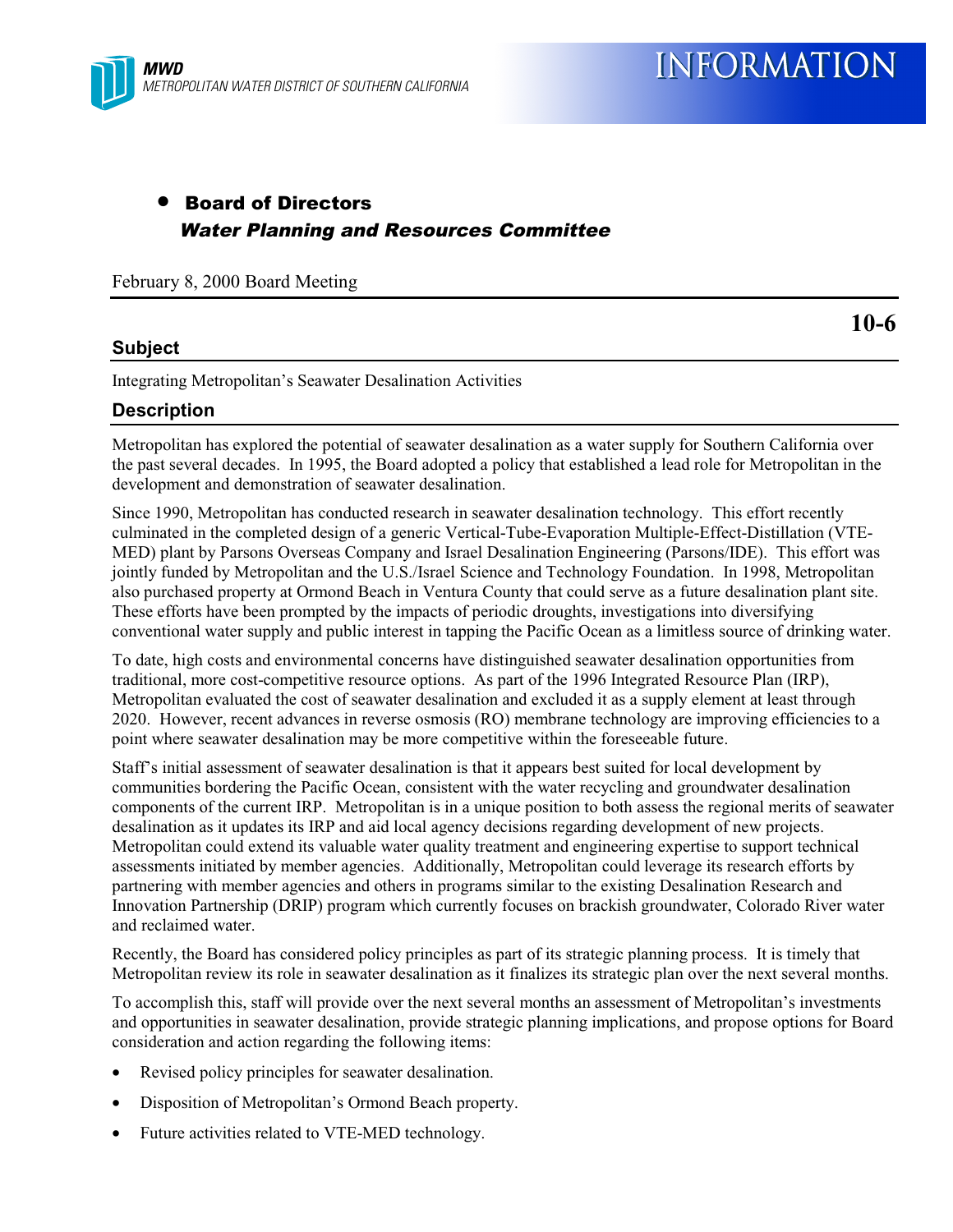• Proposed approach for further research efforts in seawater desalination.

In advance of discussion of those items, the following background materials are attached:

- Abbreviated Summary of Metropolitan's Involvement in Seawater Desalination **(Attachment 1).**
- Overview of Metropolitan's Ormond Beach property **(Attachment 2)**.
- July 18, 1995 Board letter, "Adoption of Policy Statement and Principles for Seawater Desalination." **(Attachment 3).**

#### **Policy**

Prior Board direction provided by Board letter dated July 18, 1995.

### **Fiscal Impact**

**Status Quo.** Under its currently adopted policy principles, Metropolitan could commit to capital-intensive research and demonstration of seawater desalination technology, the costs for which might be partially but not completely mitigated through public/private partnerships. Metropolitan could also commit to long-term retention of land it now owns for construction of a desalination plant at some undetermined future date. Metropolitan's proprietary rights, under the marketing agreement with the Parsons/IDE joint venture, might yield a revenue stream, depending upon future sales of the technology.

**Revised Approach.** A new approach for seawater desalination, in conjunction with the strategic plan, could define the relationship between Metropolitan, member agencies, and third parties for the research and development of this supply option, including financial participation by Metropolitan. Revising Metropolitan's policy principles to reflect this new approach would provide an integrated approach to previously undertaken activities such as the Parsons/IDE joint venture and the Ormond Beach property, as well as establish direction for future research and partnership efforts with member agencies and others. An integrated approach would ensure that Metropolitan's investments in seawater desalination are being made in a cost-effective manner.

1/21/00 Date

Stephen N. Arakawa Acting Manager, Water Resource Management

1/24/2000

General Manager  $\qquad \qquad$ Date

**Attachment 1 Attachment 2 Attachment 3**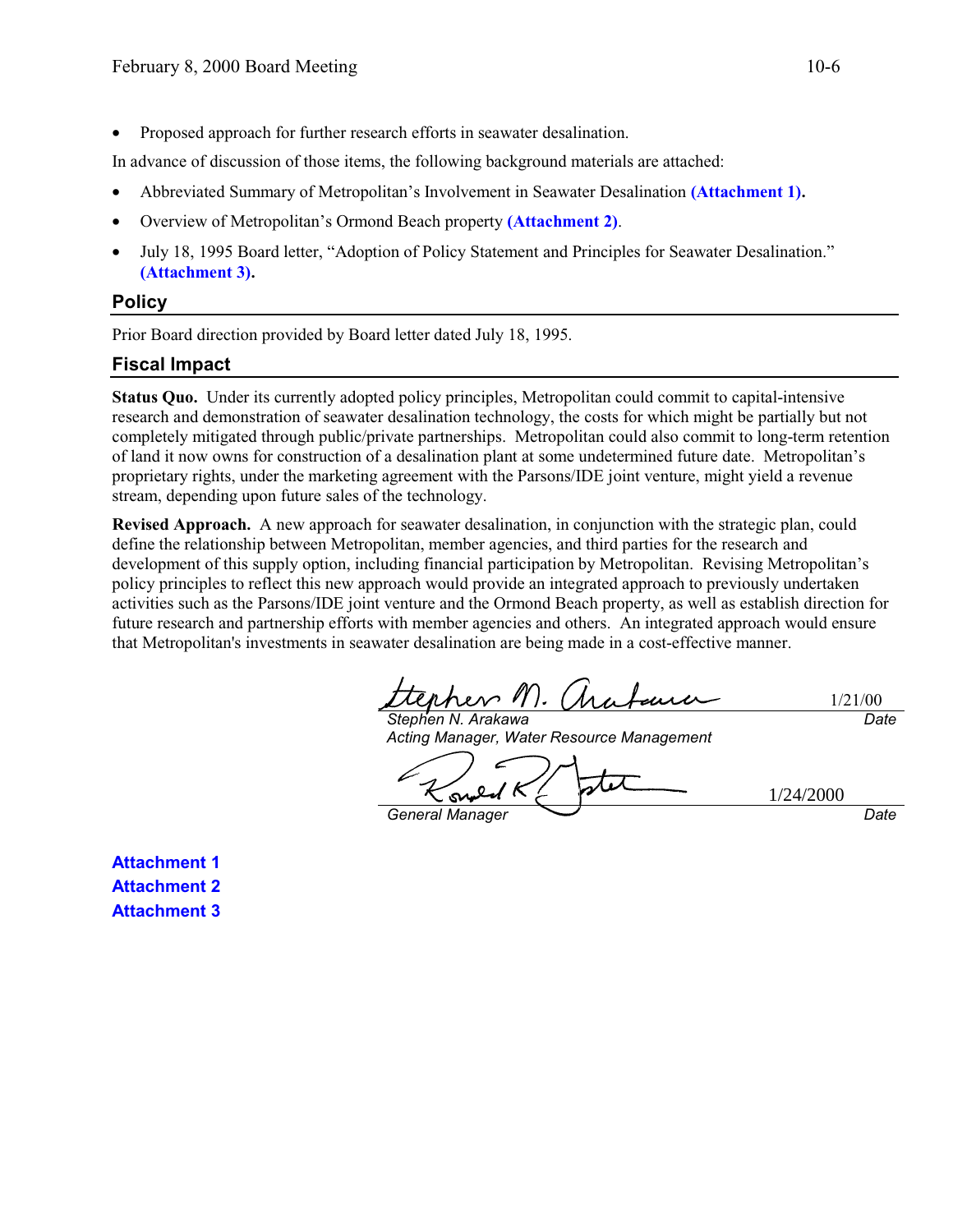# **Attachment 1**

## **Abbreviated Summary of Metropolitan's Involvement with Seawater Desalination**

**1965-1968:** Metropolitan and a consortium of the federal government and Southern California electric utilities entered into agreements to determine the feasibility of developing an off-shore nuclear power/desalination facility known as the Bolsa Island Project. The electric utilities withdrew after cost projections increased. Metropolitan and the federal government continued the investigation.

**1974:** Metropolitan purchased 82 acres of land adjacent to Bolsa Chica State Beach in Orange County for an access corridor to the potential Bolsa Island project. The concept was subsequently abandoned and the Metropolitan's land was sold in 1997.

**1993-1995:** Metropolitan joined Central Basin MWD, West Basin MWD, Southern California Edison (SCE), the City of Long Beach and the Water Replenishment District of Southern California to investigate the feasibility of developing a seawater desalination facility at an existing SCE power plant in coastal Los Angeles County. A feasible alternative was not identified and the study was suspended.

**1990-1996:** Metropolitan conducted research and preliminary design to develop an innovative seawater desalination technology that can be applied to large-scale applications. Included in this work was the construction and operation of a 2,000 gallon per day test unit at the SCE's Huntington Beach Power Plant. This test demonstrated operational features of the new Vertical-Tube-Evaporation Multiple-Effect-Distillation (VTE-MED) distillation process.

**1993-1995:** Metropolitan evaluated the cost of seawater desalination and excluded it as a supply element of its Integrated Resources Plan extending through the year 2020.

**1995:** Metropolitan adopted a policy to promote and lead in the research, development and demonstration of improved seawater desalination technologies.

**1996-1998:** Metropolitan and the U.S./Israel Science and Technology Foundation co-funded the joint venture of Parsons Overseas Company and Israel Desalination Engineering (Parsons/IDE) to design a generic, non-site specific 12.6 MGD demonstration-scale seawater desalination plant based on the VTE-MED technology.

**1998**: Metropolitan acquired a 50 percent interest in 309 acres at Ormond Beach near Oxnard, with 20 of the acres targeted as a potential seawater desalination site. The Community Development Commission of Oxnard owns the remaining 50 percent interest.

**1999:** Parsons/IDE begin worldwide commercialization activities for the new VTE-MED distillation seawater desalination technology under a currently open agreement with Metropolitan.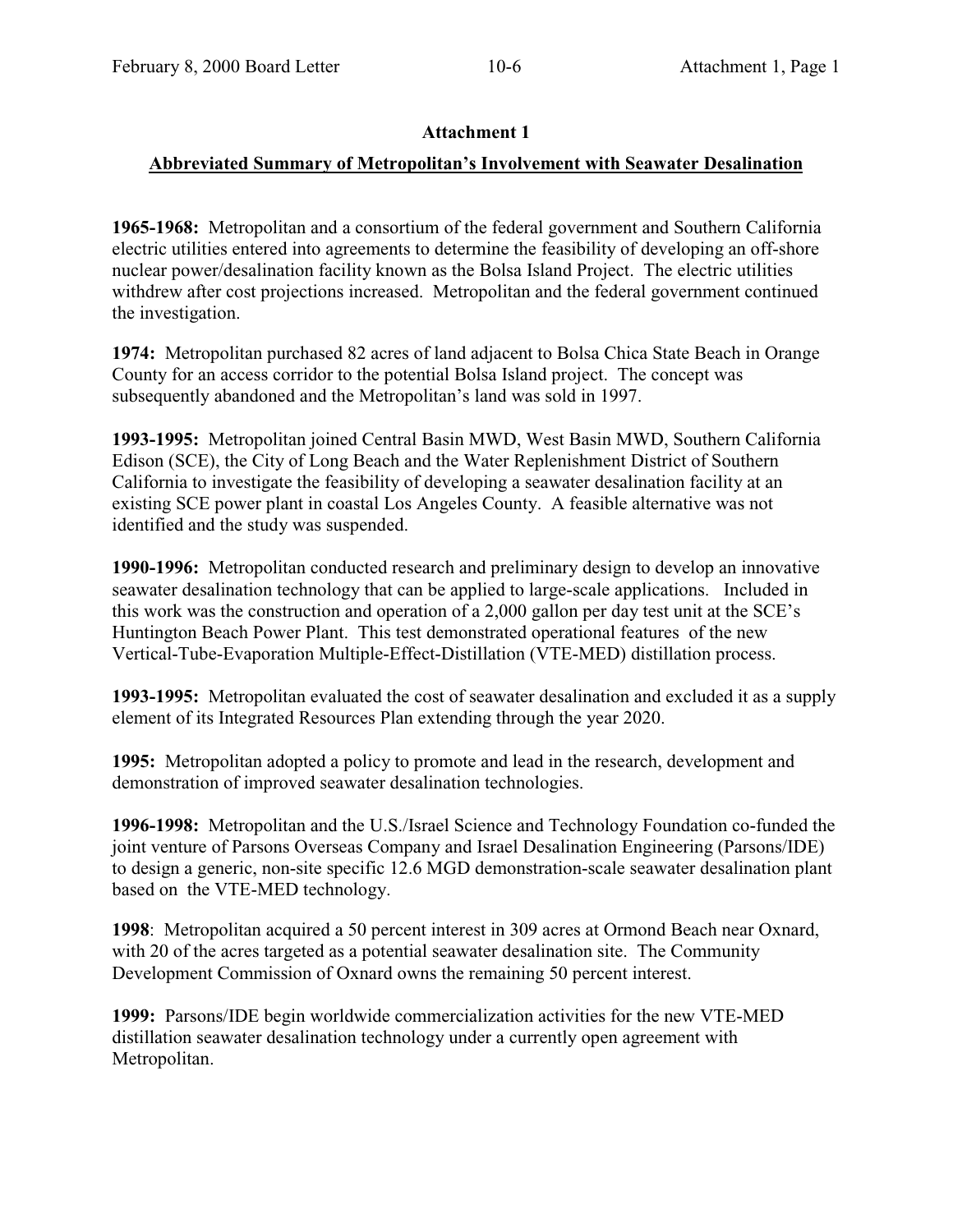#### **Attachment 2**

### **Overview of Metropolitan's Ormond Beach Property**

The Ormond Beach property in Oxnard consists of approximately 309 acres and was purchased for \$10,200,000 in August 1998. Metropolitan owns an undivided 50 percent in this property with the Community Development Commission (CDC) of Oxnard as the 50 percent tenant-incommon. Metropolitan holds a note secured with a deed of trust for one-half the acquisition and due-diligence costs (\$5,212,081). The property currently generates \$87,000 annually via an agricultural land lease.

The Urban Land Institute recently completed its advisory study regarding strategies for optimizing land utilization in the Ormond Beach environs. Metropolitan and the CDC are analyzing this report for potential development of the property in conjunction with the larger Specific Plan area of 1,400 acres. The jurisdictional wetlands delineation maps/report are being finalized in order to determine the magnitude of useable acres.

Twenty (20) acres of the Metropolitan/CDC property has been designated for a desalination facility. The site is adjacent to the Ormond Beach Power Generating Station, which was recently sold by Southern California Edison to Houston Industries. An additional thirty (30) acres may be selected, at Metropolitan's sole option, during the next two years for further expansion purposes. Integration points for product water from a future desalination facility potentially include the City of Oxnard's proximate 45-inch main (20-mgd capacity) and the 39-inch Calleguas Oxnard-Santa Rosa Feeder (20-mgd capacity). At this point, Calleguas Municipal Water District, the most proximate member agency, has indicated no interest or need for this project.

Staff is continuing to evaluate numerous alternatives for desalination use of this land, including the following:

- pursue the establishment of a sea-water desalination plant
- sale of the property
- exchange/trade the property for another desalination site

In its feasibility analyses Metropolitan will also consider options for divestiture(s) of portions of the property, interim uses, and/or long-term revenue ground leases.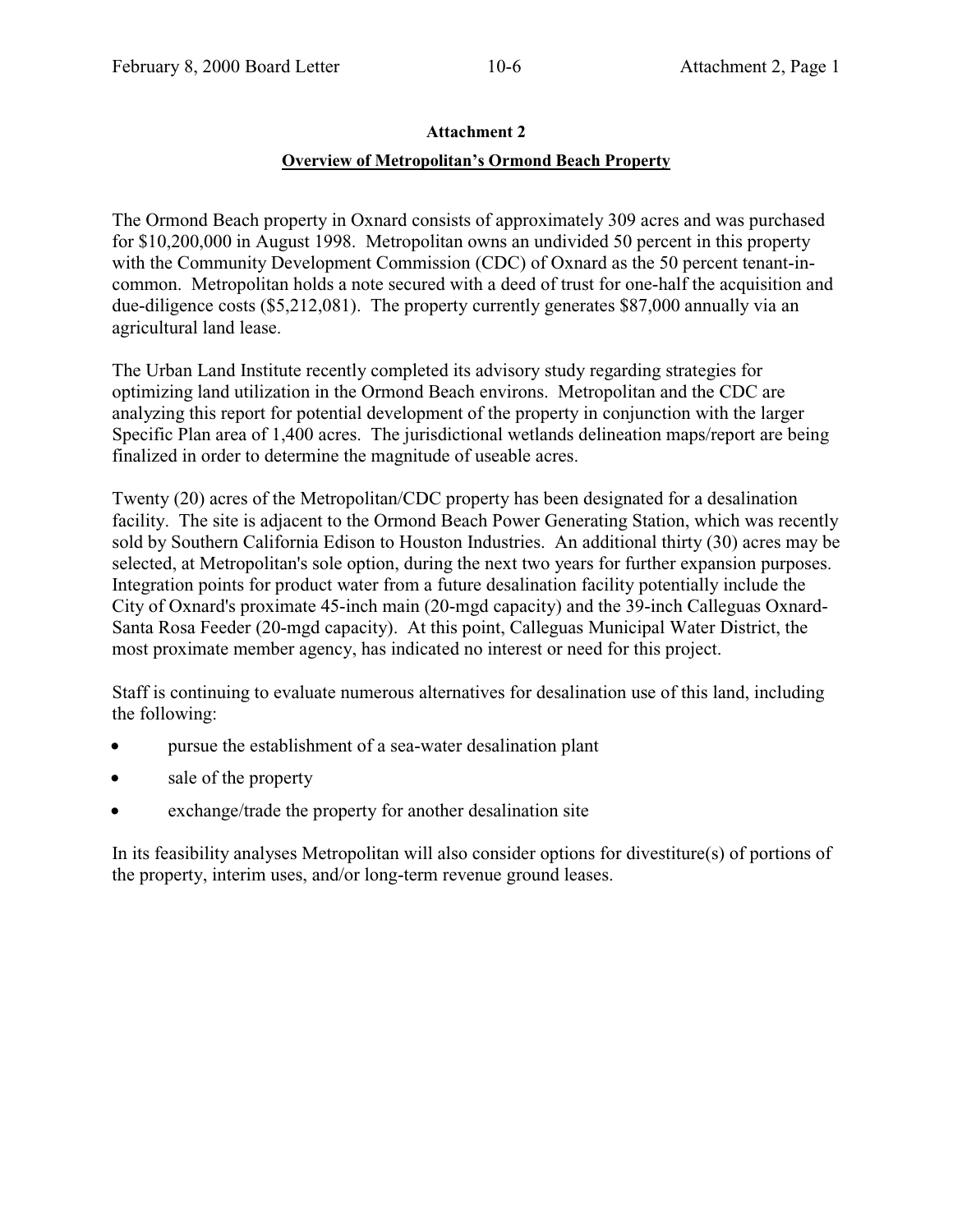$\hat{\boldsymbol{\lambda}}$  $\Delta$ 

Ä,

### **Attachment 3**

|                                                                                                                        |                                                                       | APPROVED<br>by the Board of Directors of<br>The Metropolitan Water District<br>of Southern California<br>at its meeting held | 41539         |  |
|------------------------------------------------------------------------------------------------------------------------|-----------------------------------------------------------------------|------------------------------------------------------------------------------------------------------------------------------|---------------|--|
| Revised 8-6<br>AUG 2 2 1995<br>MWD<br>METROPOLITAN WATER DISTRICT OF SOUTHERN CALIFORNIA<br><b>EXECUTIVE SECRETARY</b> |                                                                       |                                                                                                                              |               |  |
|                                                                                                                        |                                                                       | (Executive Committee--Action)<br>(Ad Hoc Committee on Energy and Desalination--Action)                                       | July 18, 1995 |  |
| To:                                                                                                                    | <b>Board of Directors</b>                                             | (Committee on Legislation--Action)<br>(Engineering and Operations Committee--Action)                                         |               |  |
| From:                                                                                                                  | General Manager                                                       |                                                                                                                              |               |  |
| Subject:                                                                                                               | Adoption of Policy Statement and Principles for Seawater Desalination |                                                                                                                              |               |  |

#### **RECOMMENDATION:**

It is recommended that the Board adopt a seawater desalination policy statement and principles as stated in this letter.

John R. Wodraska<br>General Manager Submitted by: Gary M. Snyder<br>Chief Engineer  $\hat{1}a^{\prime}$ سم Concur:  $\subset$ John R. Wedraska Ή skw:aj/06285<br>(seawater.doc)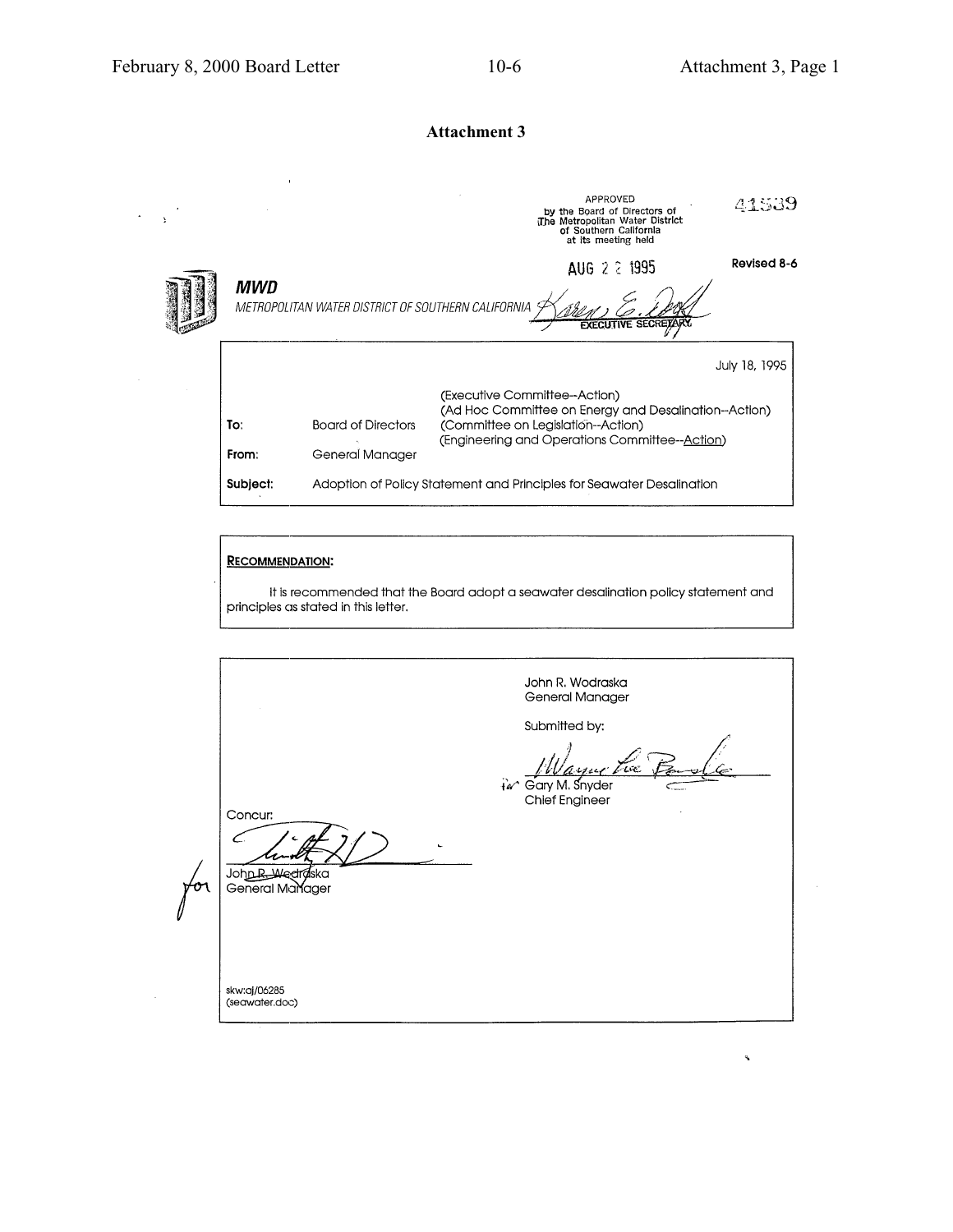**Board of Directors** 

 $\mathbf{r}$  .

 $-2-$ 

July 18, 1995

#### **SUMMARY:**

A Board policy is needed to auide the staff's work on seawater desalination. Metropolitan is Southern California's lead agency in regional water development and may become a significant consumer of desalinated seawater in the next century. In the past, Metropolitan has supported non-controversial leaislation pertaining to funding of desalination research and development. In 1990, the Board of Directors authorized the Seawater Desalination Demonstration Project and funds the project as each phase is evaluated. In May 1995, the Board of Directors passed "A Resolution in Support of Desalination Technology" which was included as part of a research and development grant application to the United States Department of Commerce. Metropolitan wishes to continue to participate with national and international organizations to lead and promote the demonstration of seawater desalination technologies. These activities may be in conjunction with the private or public sectors. Newly proposed projects will be evaluated on a case-by-case basis and presented to the Board of Directors on a continuing basis.

#### **ISSUE**

Metropolitan is Southern California's lead agency in regional water development and may become a significant consumer of desalination water in the next century.

> Should Metropolitan continue to lead and coordinate seawater desalination activities and programs including the pursuit of legislation to fund research and demonstration?

#### **BACKGROUND**

For nearly forty years, Metropolitan and its Member Agencies have explored the viability of desalinating seawater. While more than adequate supplies of seawater are available and reliable, the costs to produce potable water using traditional desalting methods is far more costly than other existing sources.

There is significant world-wide interest for an economically feasible method to produce desalinated seawater. Desalination gained popularity in the 1990's as the public became keenly aware of drought and its environmental impact. In support of this work by both the public and private sectors, members of Congress have introduced legislation to provide research and development funding.

In keeping abreast with the technology in this arena, Metropolitan developed a conceptual design of an enhanced seawater distillation process. And in 1990, Metropolitan's Board of Directors authorized the exploration of a new, cost-competitive method of seawater desalination, The Seawater Desalination Demonstration Project. Funding is granted by the Board of Directors only after each phase of the project is evaluated and reviewed. A special Board Ad Hoc Committee on Energy and Desalination advises and monitors project activity.

The Seawater Desalination Demonstration Project is a three-phase program that includes preliminary engineering with a 2,000 gallon-per-day test unit, final design, and development and construction of a 5 million-gallon-per-day (mgd) demonstration plant. Total costs of this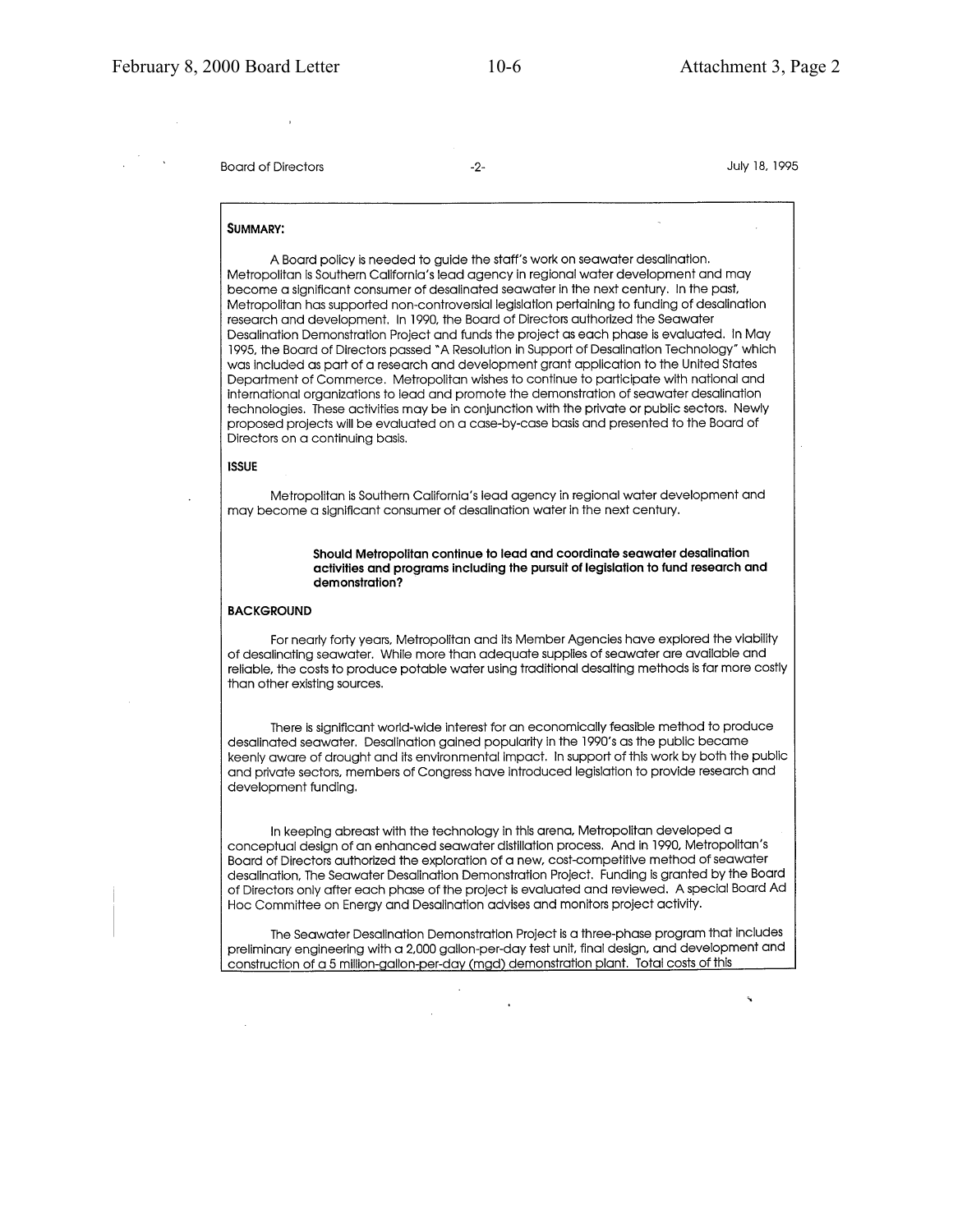**Board of Directors** 

 $\alpha$  .

 $-3-$ 

July 18, 1995

multi-year program are estimated at \$35 million. Thus far, Metropolitan has committed \$5 million to finance the costs of the preliminary design of the 5-mgd plant and for the design and construction of the 2,000 gallon-per-day test plant. This will serve as a prototype for a future, fullsize 75 mgd plant.

Last May, Metropolitan pursued opportunities to help defray \$4 million of the remaining design costs of the demonstration plant through the use of research and development grant funds from the United States-Israel Science and Technology Program administered by the Department of Commerce. Metropolitan joined with the Ralph M. Parsons Company and the Israel Desalination Engineering Company in preparing a grant proposal which was submitted May 19.

#### **METROPOLITAN POSITIONS**

In the past, Metropolitan has supported non-controversial legislation pertaining to funding of desalination research and development technology.

Metropolitan has also encouraged member agencies to develop alternative sources of water through its Local Projects and Groundwater Recovery Programs and through such programs as the Central Basin Municipal Water District's Long Beach Desalination Project.

In support of Metropolitan's Seawater Desalination Demonstration Project, the Board of Directors adopted a "Resolution in Support of Desalination Technology" at its regularly scheduled meeting May 9, 1995. The adopted resolution states:

Whereas, Metropolitan meets supplemental water demands of 16 million people living in a six-county region of Southern California, is one of the largest water suppliers in the world, and is the lead agency in the region's integrated water resource planning and management efforts that include seawater desalination as a potential local water supply, and

Whereas, Metropolitan may become a significant consumer of desalinated seawater in the next century, it has an incentive to invest in developing cost-competitive technologies, and

Whereas, Metropolitan has analyzed seawater desalination projects throughout the world and has found that the actual costs of currently operating seawater desalination plants and the cost estimates for new seawater desalination plants are not cost-competitive with Southern California's traditional sources of water supplies, and

Whereas, in 1990 Metropolitan authorized the initiation of the Seawater Desalination Demonstration Project and has since committed \$5 million to complete the preliminary design of a large capacity seawater desalination facility that incorporates a new technology and to design, build, and operated a 2,000 gallon-per-day test unit which is currently in operation, and

Whereas, the Preliminary Design Report was completed in 1993, a test unit is now installed and preliminary test results of the new technology are very promising in producing cost-competitive drinking water,